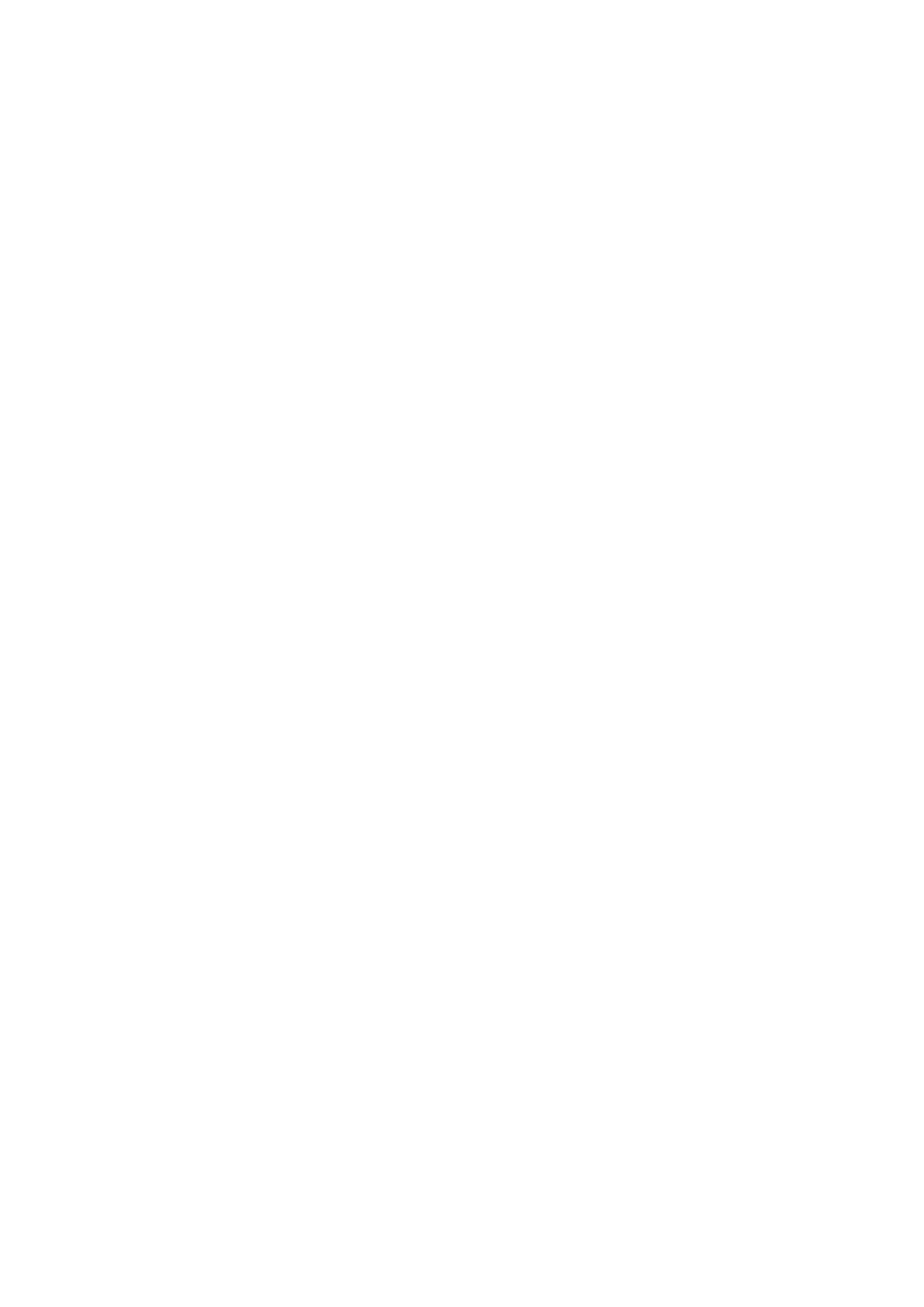

# **GENERAL**

VarioDivider separates the cargo in your luggage compartment. VarioDivider is intended for use in combination with VarioGate and **cannot be** used as stand-alone. Thanks to its robust and controllable design, the load is secured for lateral movement. VarioDivider is designed to withstand load and pressure from the sides. In the event of a collision, VarioGate is compressed longitudinally, thus effectively neutralizing the resulting forces. VarioDivider is made of galvanized steel painted with a very weather-resistant polyurethane paint suitable for its use. The product comes with straps for quick fastening and installation in the vehicle.

## DAILY INSPECTION

- Make sure the VarioDivider is intact
- That there's no sharp edges

### CLEANING

Use a soft cloth with water and mild soap.

## BEFORE YOU BEGIN

Ensure that you work on a flat surface. If the VarioDivider is assembled indoors, protect the floor with a blanket or carpet to avoid damage during assembly. Read the instruction carefully before you begin, it gives you a better understanding when you work step by step during the assembly.

You can assemble the VarioDivider by yourself, but it helps a lot to be two during some of the assembly steps.

#### RECOMMENDED AREA OF USE

The VarioDivider must be installed together with a VarioGate single or double in the luggage compartment of the car.

## The story of MIMsafe

For more than 30 years, MIMsafe has worked with functional design and manufacturing of safety products for the modern automotive industry. With documentation from hundreds of crash tests and in close collaboration with the major car manufacturers, safe products have been developed and transformed into knowledge. Under the well-known brand name MIMsafe, we have become the leading manufacturer of crash tested and crush proofed non-whiplash dog cages all over the world.

#### MANUFACTURER

MIM Construction AB Myren 125 SE-462 94 Frändefors Sweden

+46 10 55 00 450 info@mim.se www.mimsafe.com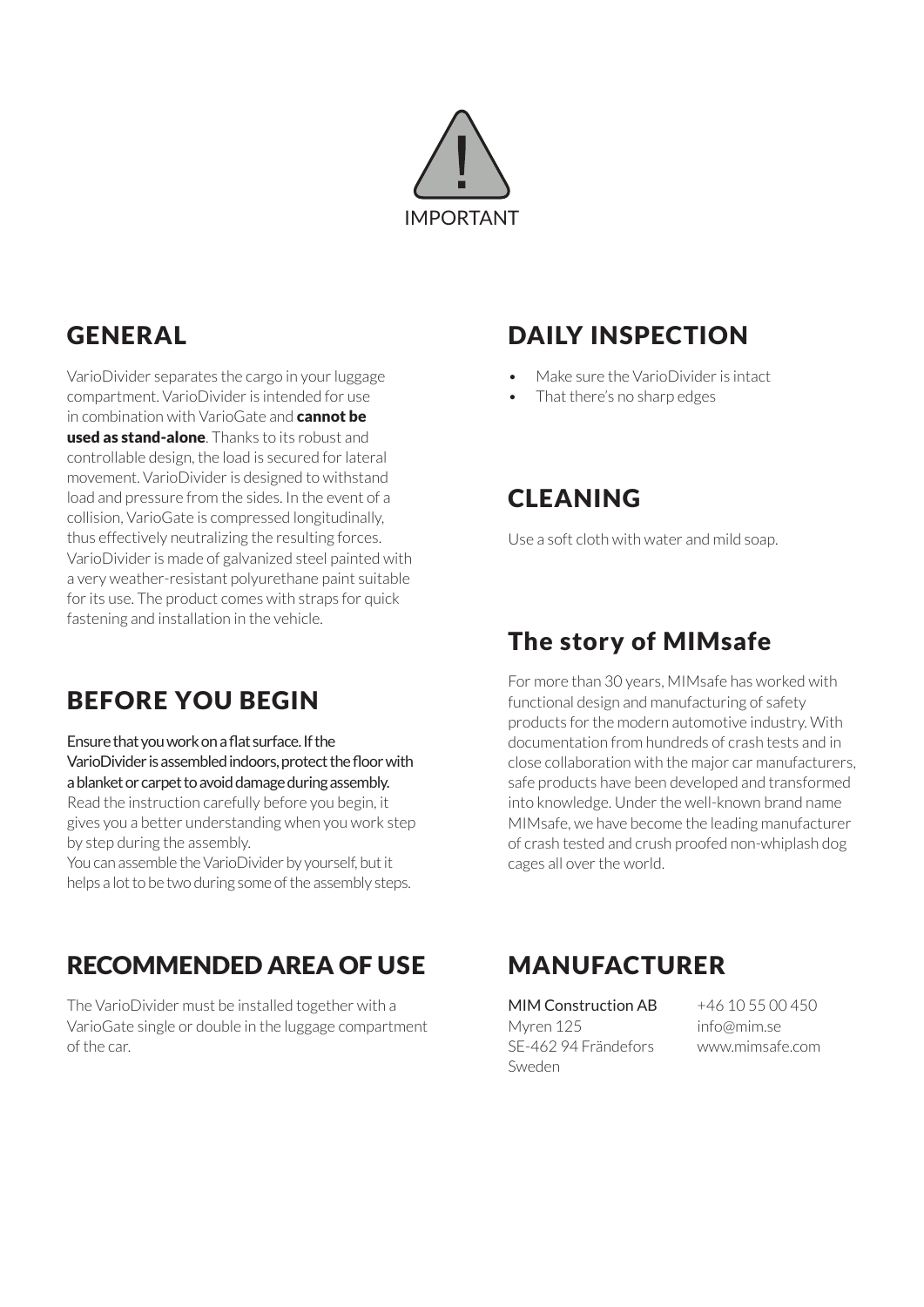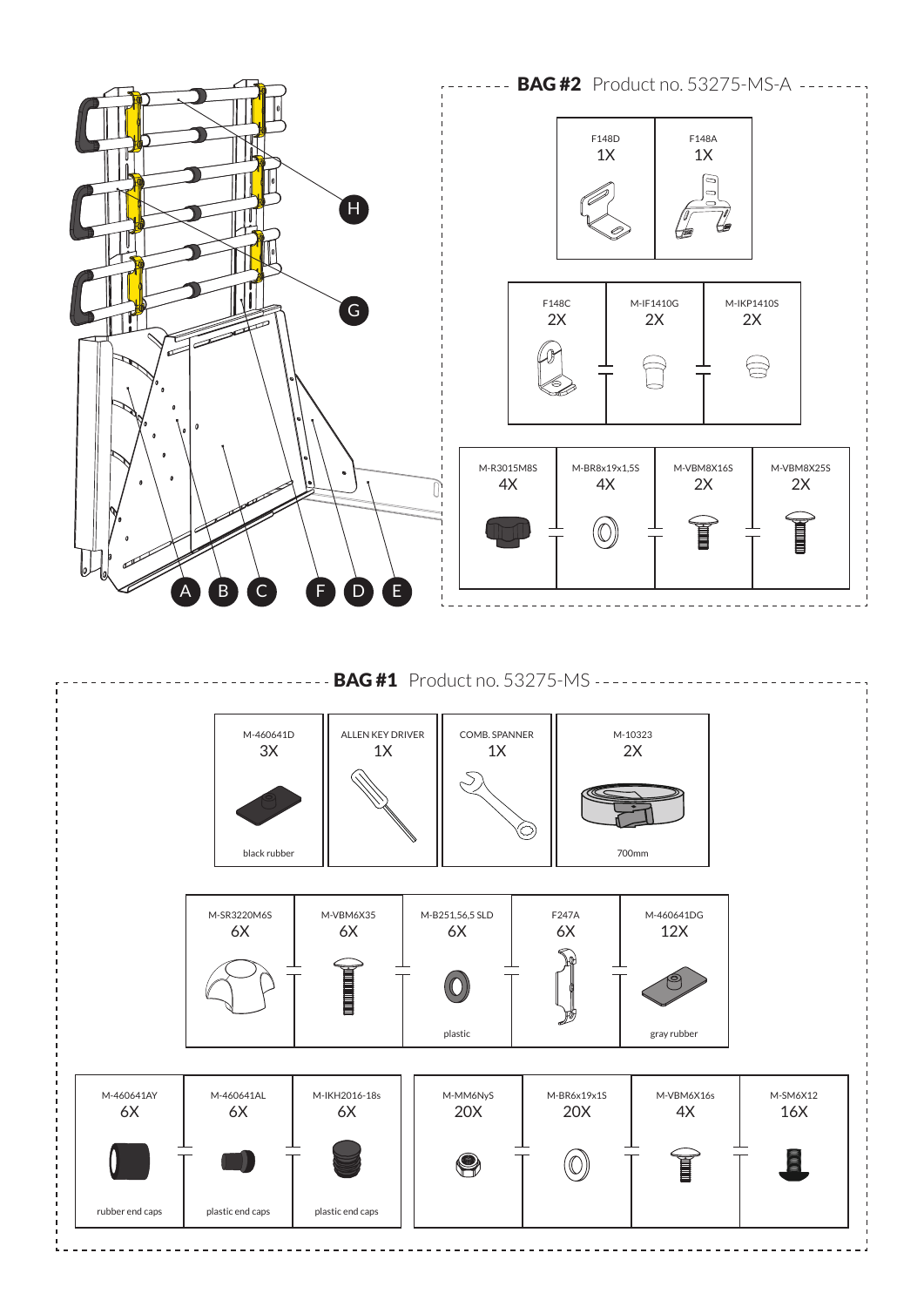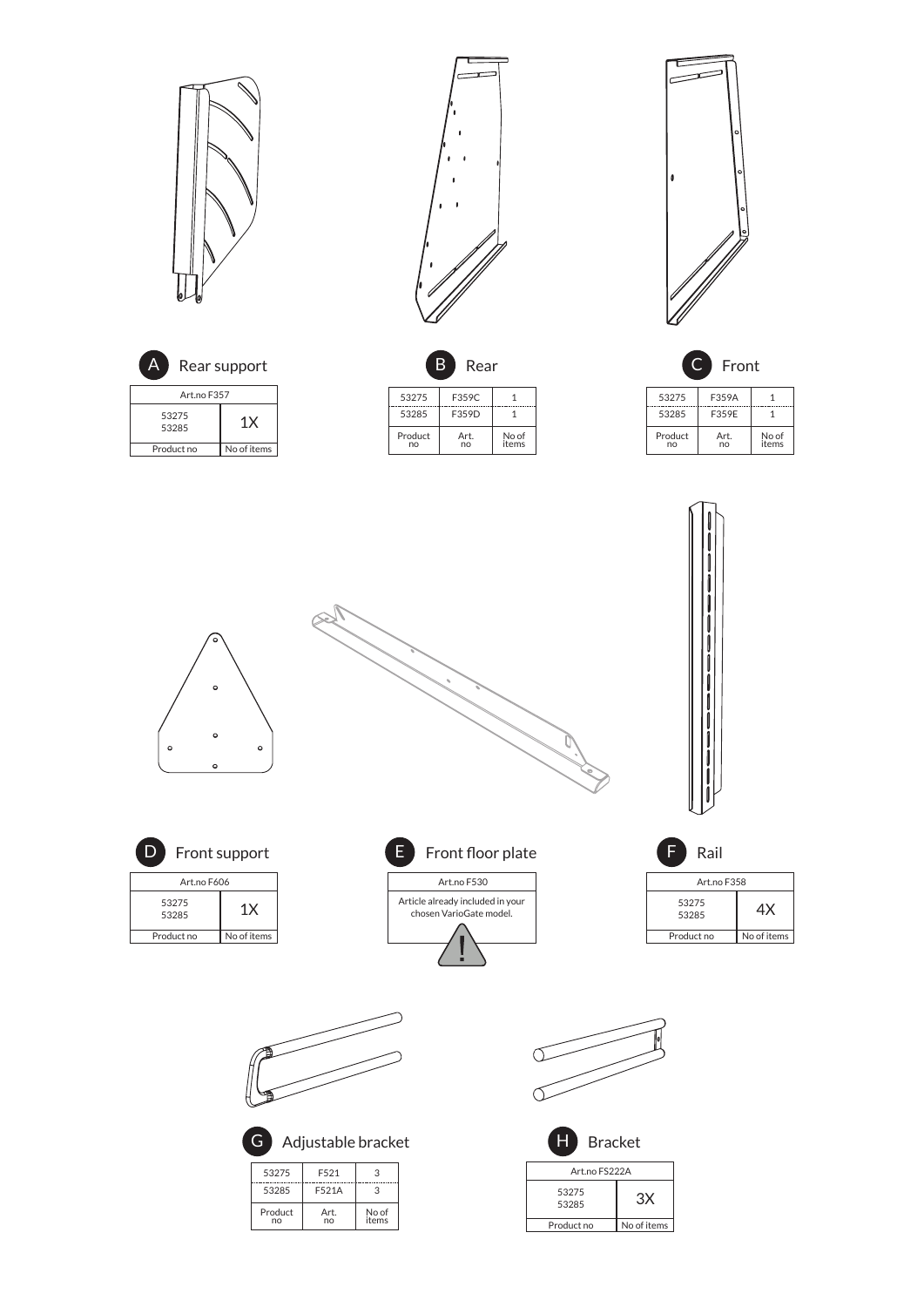

![](_page_5_Figure_1.jpeg)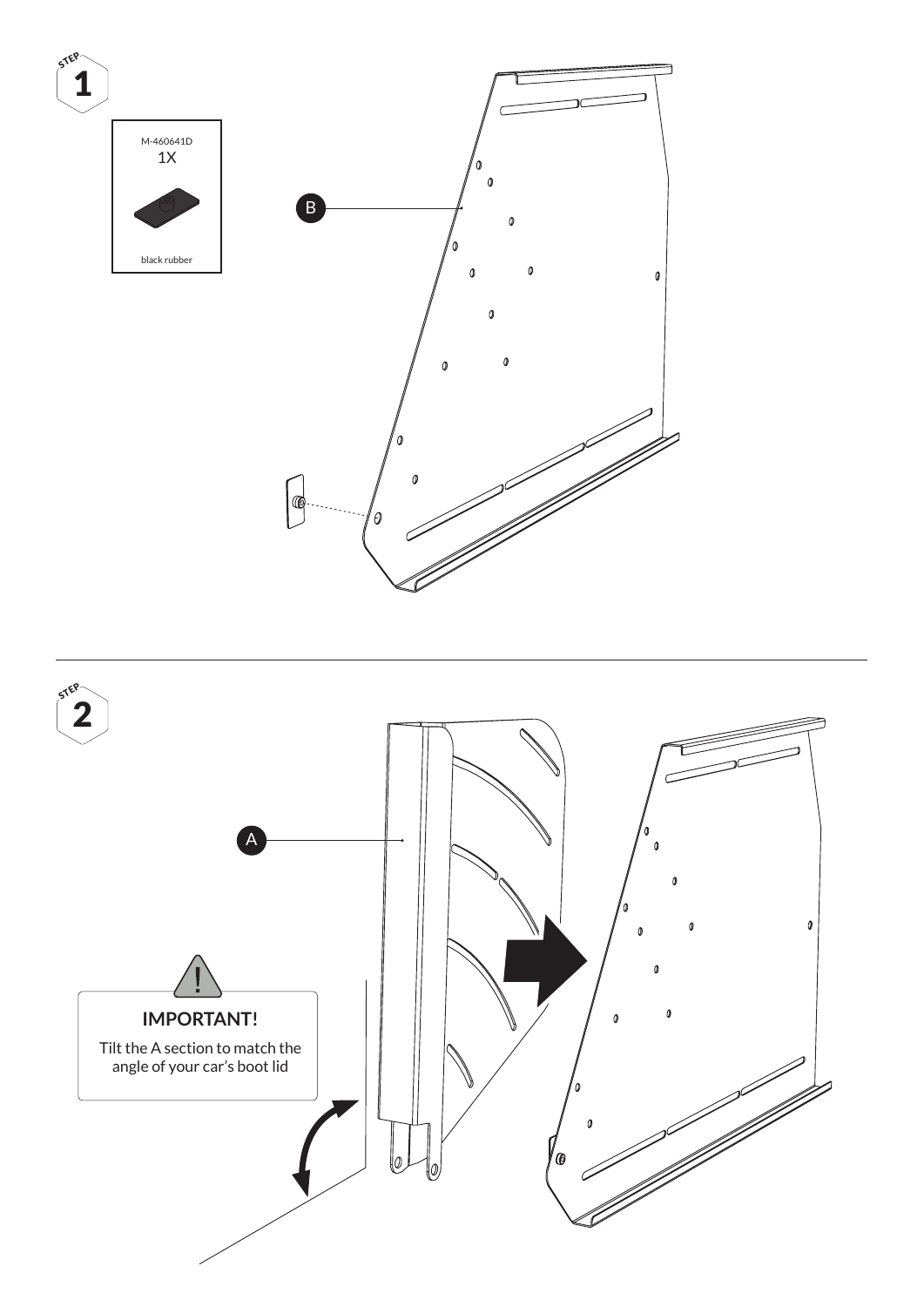![](_page_6_Figure_0.jpeg)

![](_page_6_Figure_1.jpeg)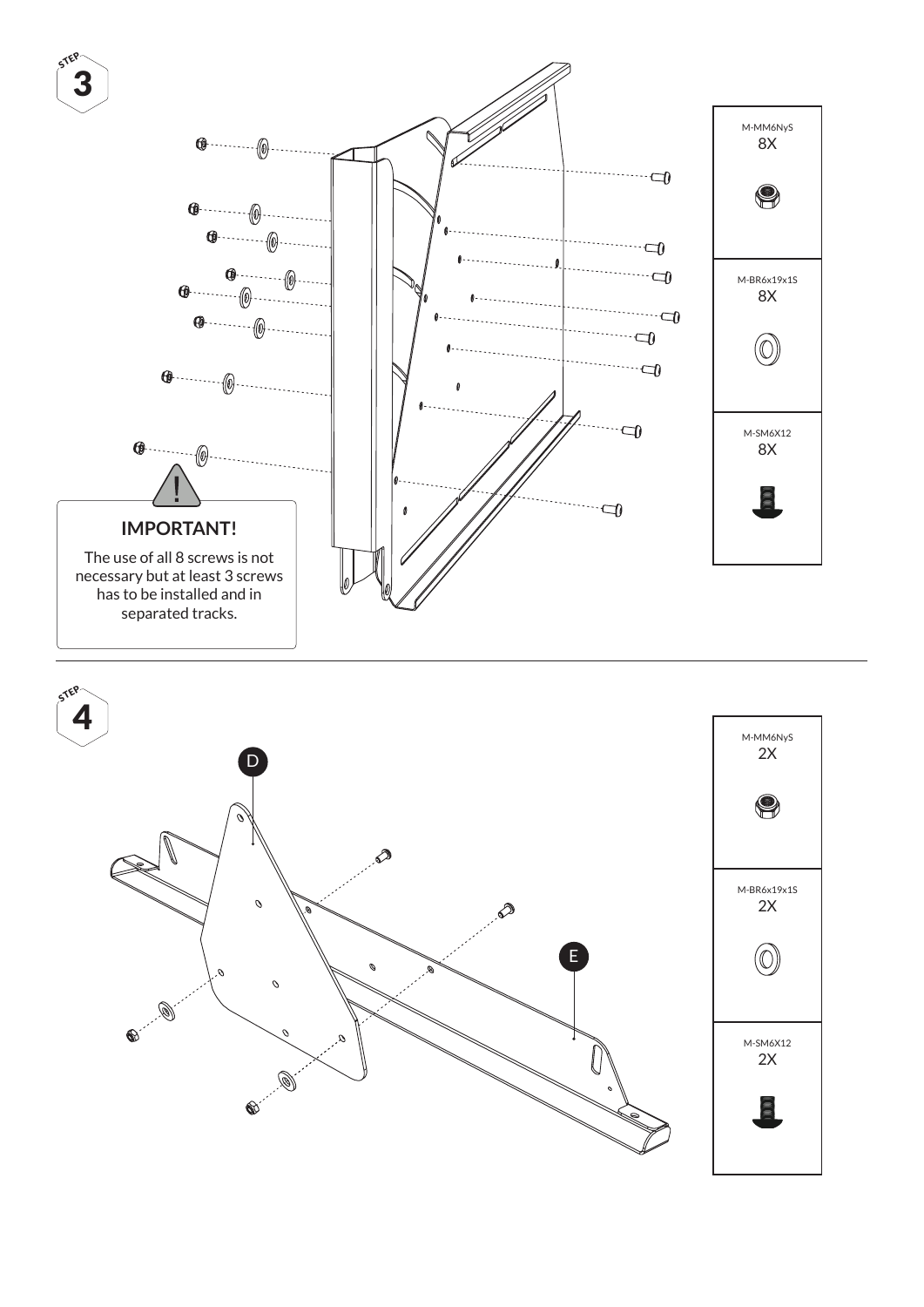![](_page_7_Figure_0.jpeg)

![](_page_7_Figure_1.jpeg)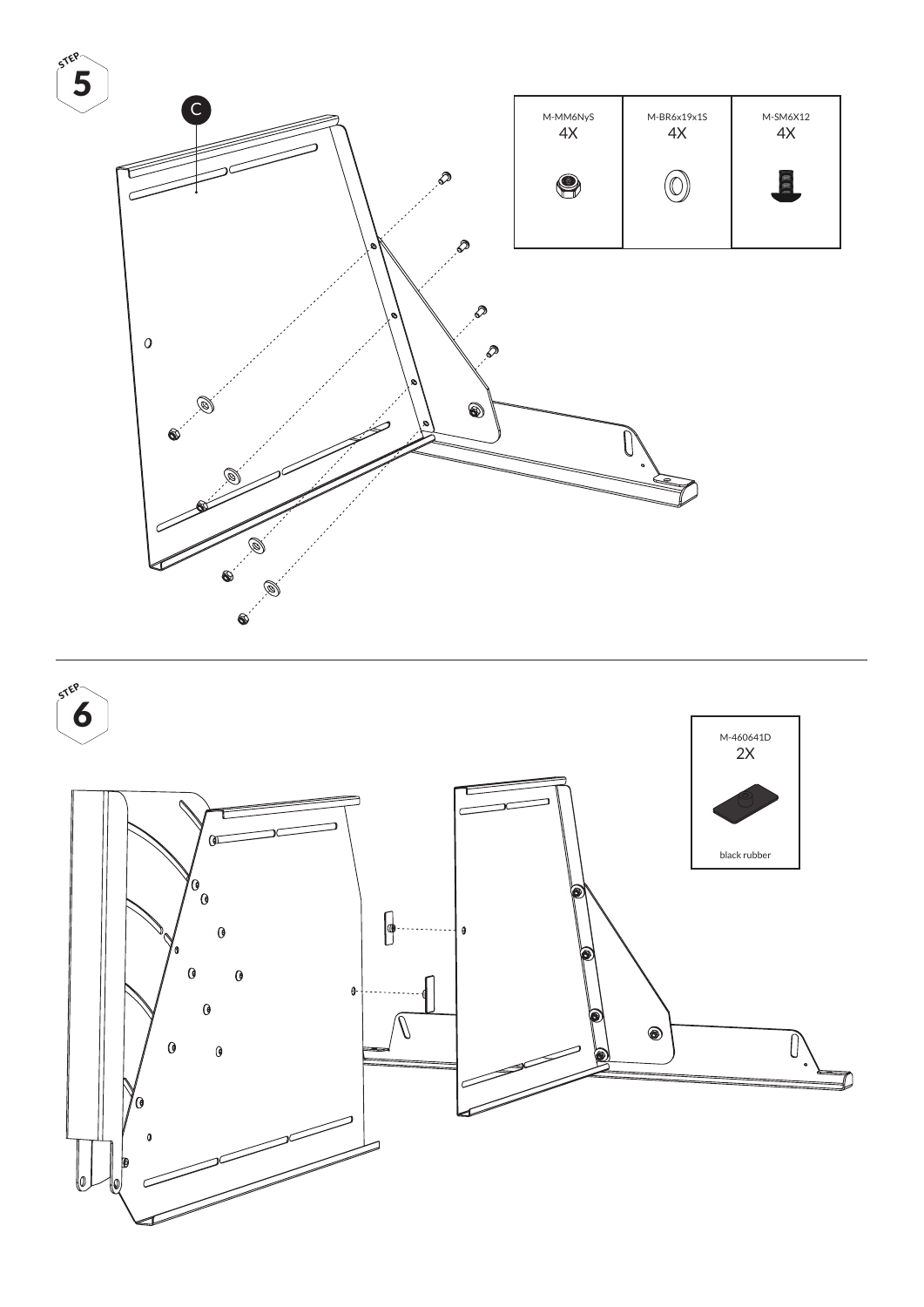![](_page_8_Figure_0.jpeg)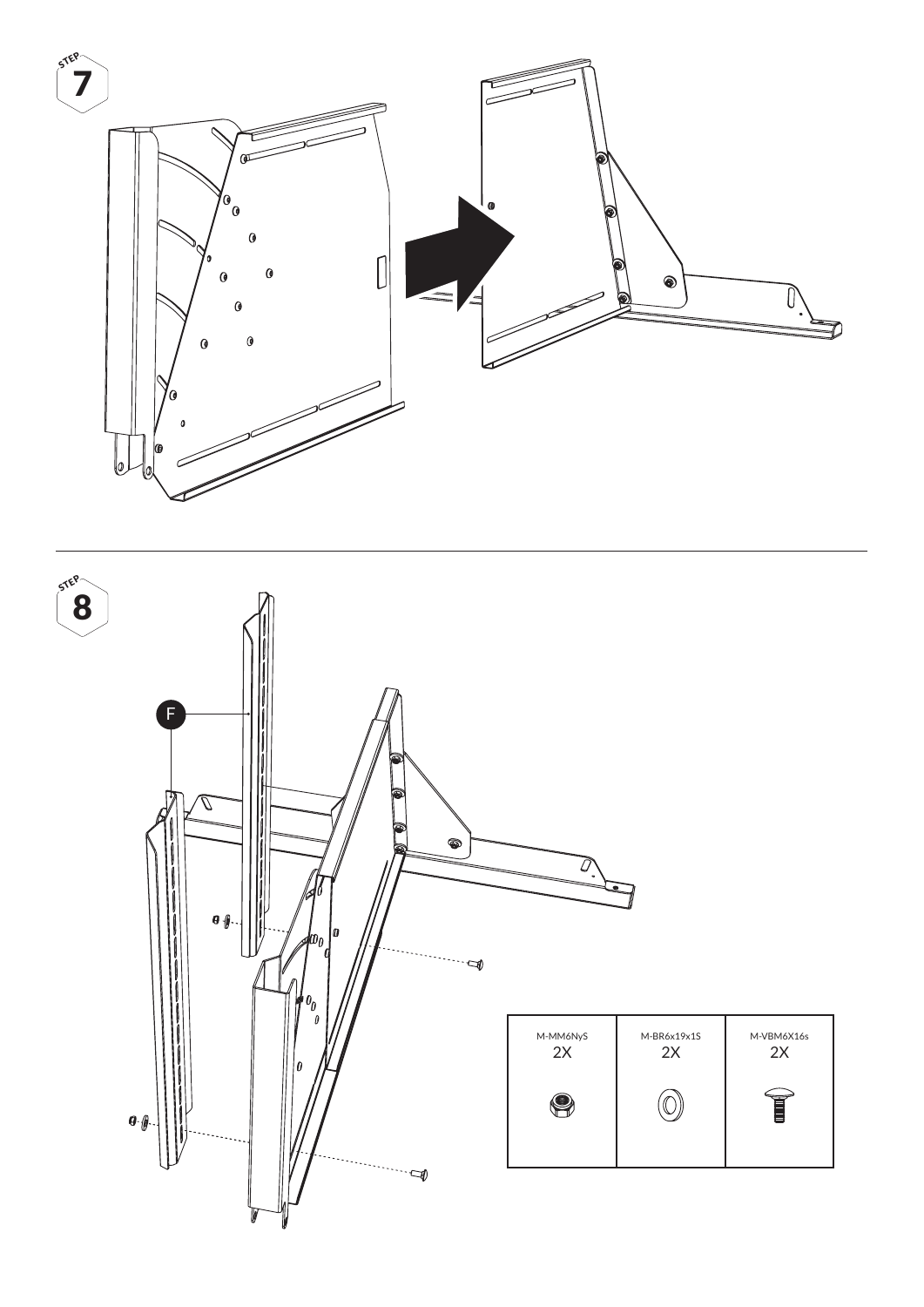![](_page_9_Figure_0.jpeg)

![](_page_9_Figure_1.jpeg)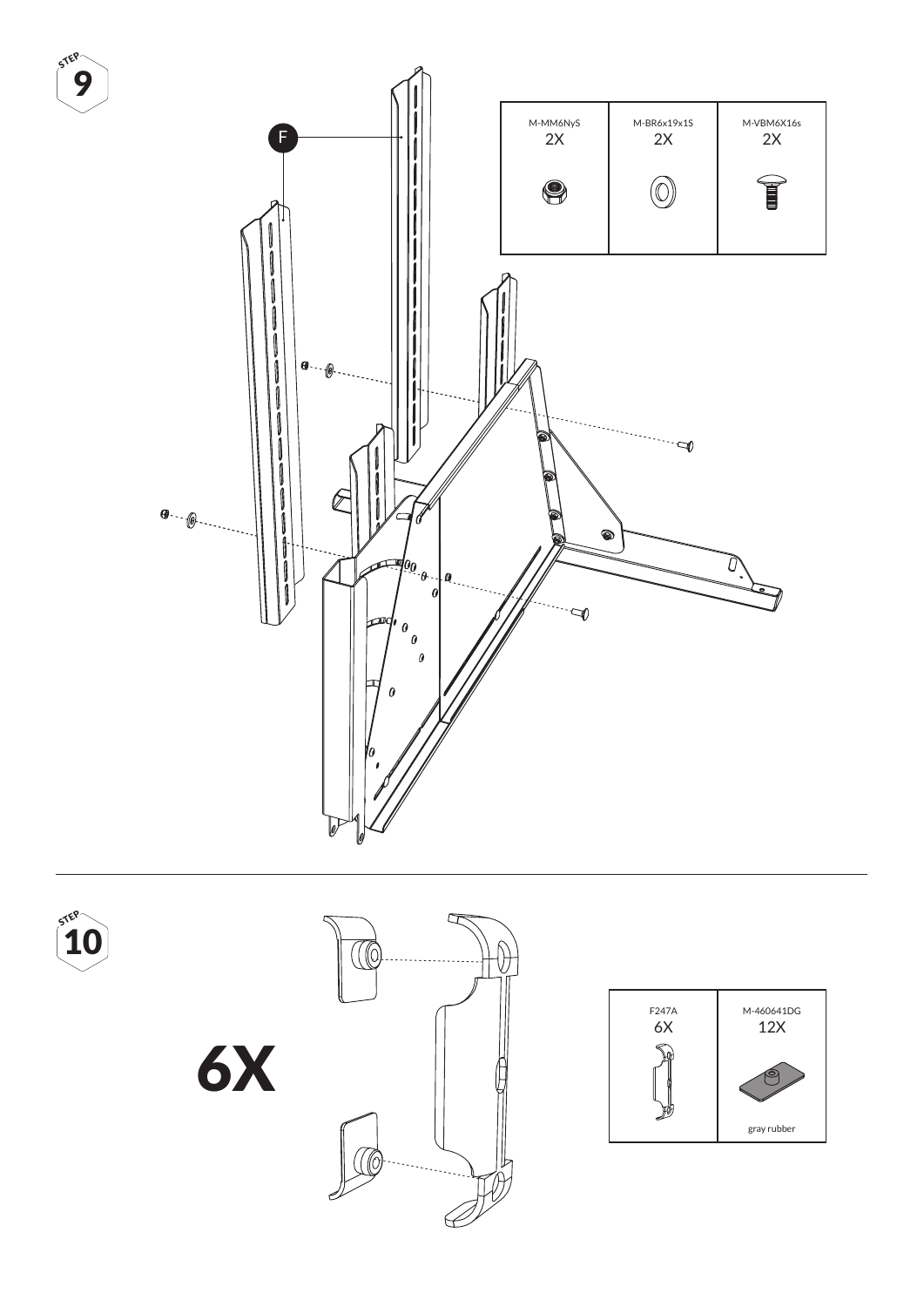![](_page_10_Figure_0.jpeg)

![](_page_10_Figure_1.jpeg)

![](_page_10_Picture_2.jpeg)

STEP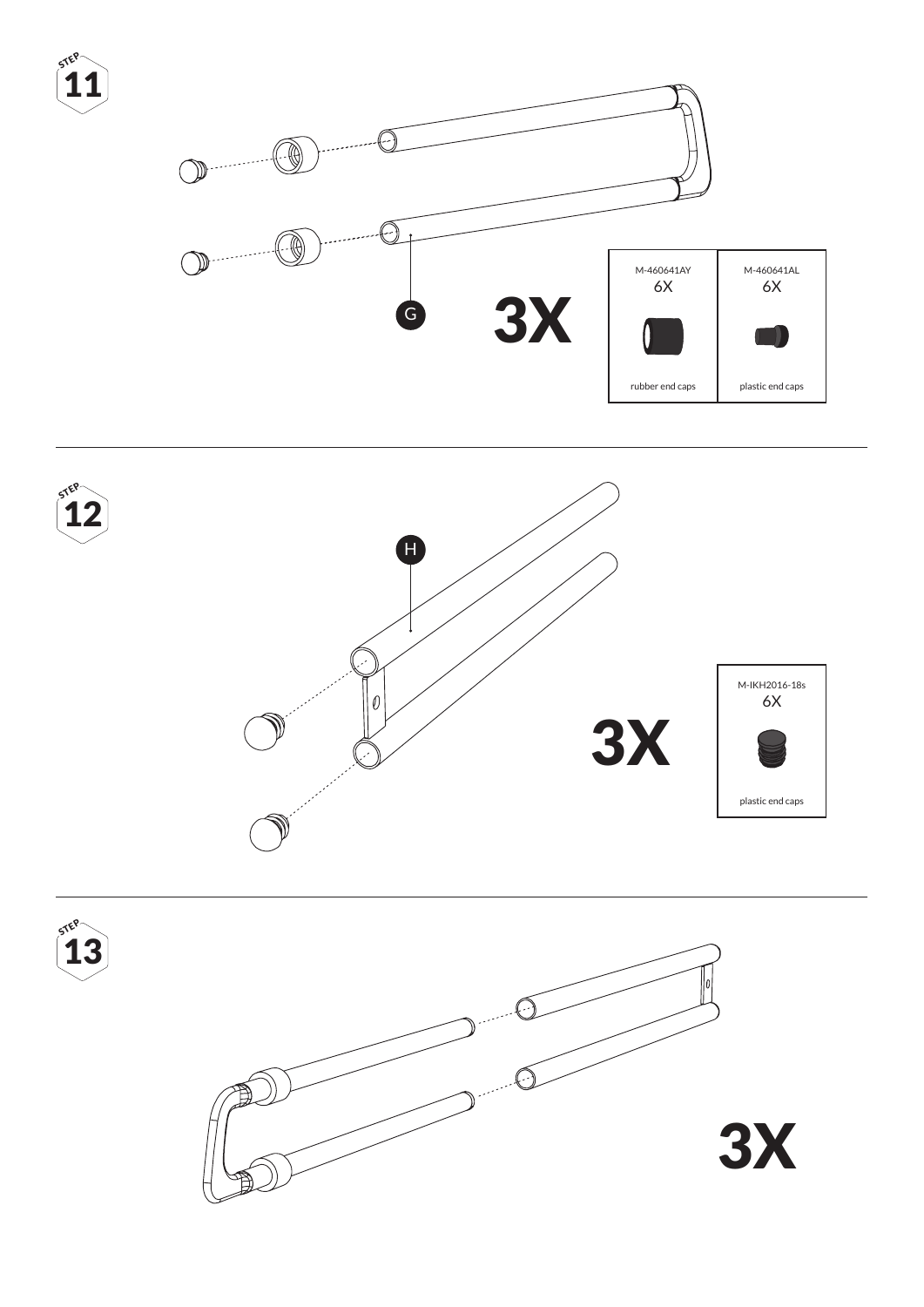![](_page_11_Figure_0.jpeg)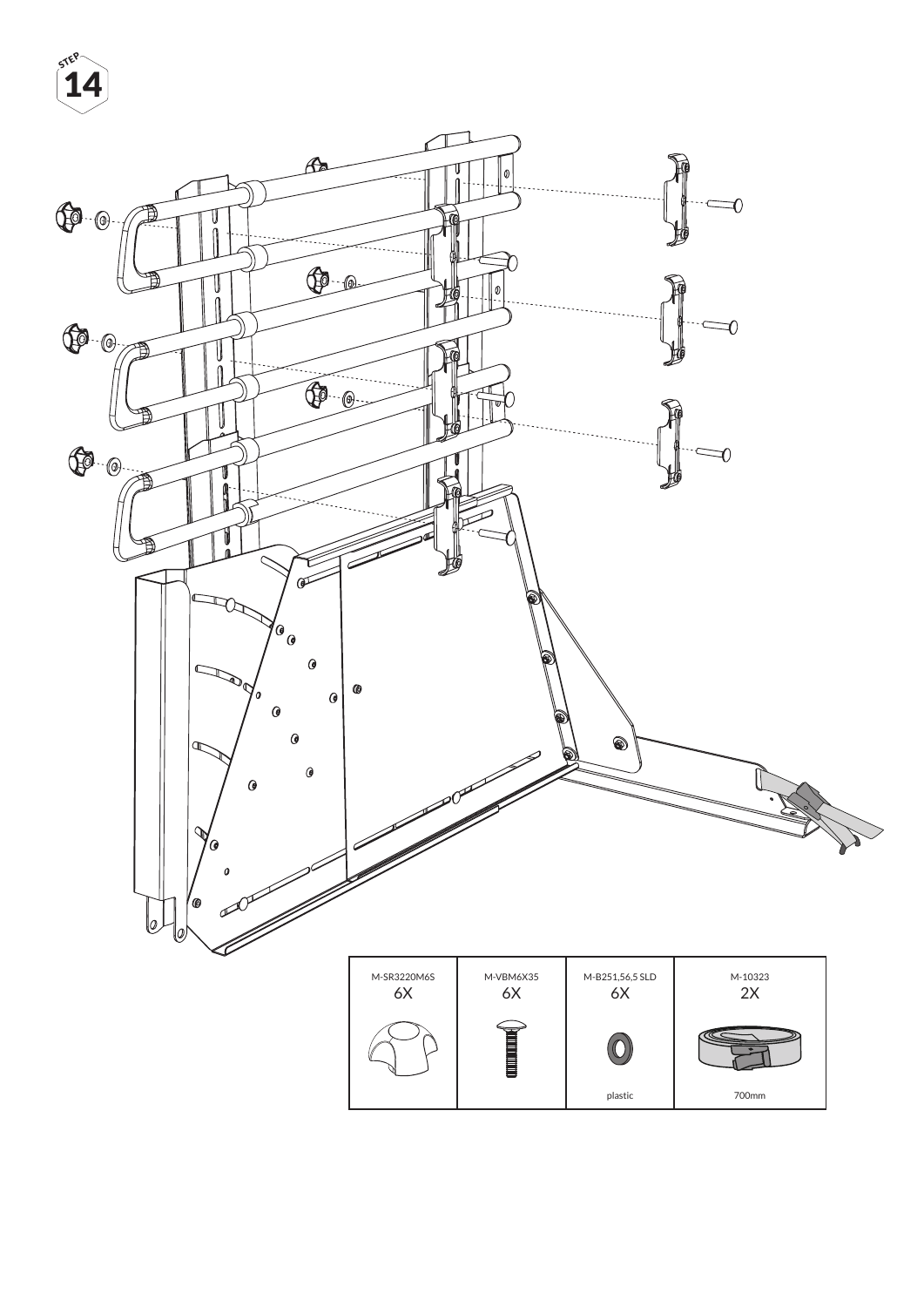![](_page_12_Picture_0.jpeg)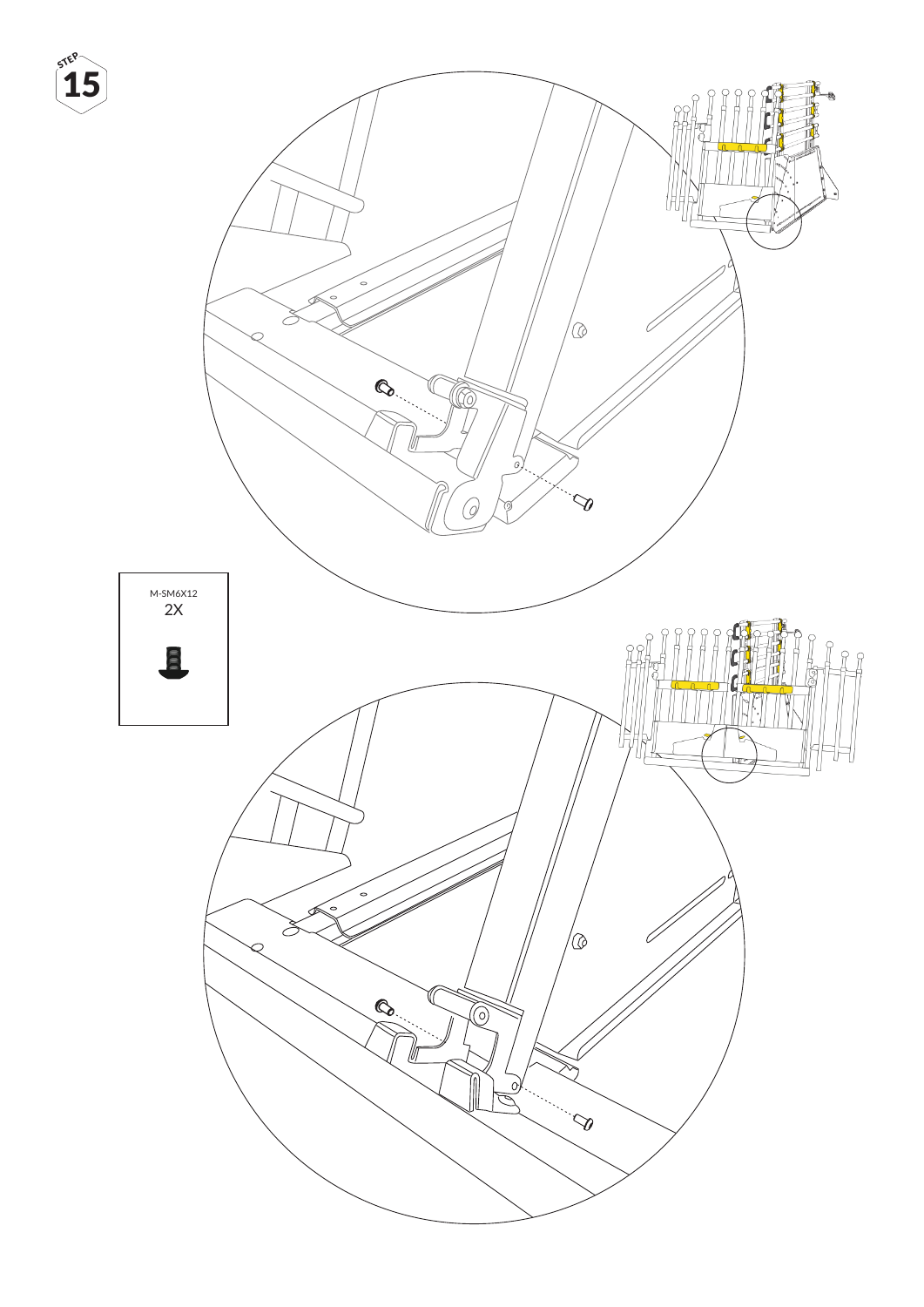![](_page_13_Picture_0.jpeg)

![](_page_13_Figure_1.jpeg)

![](_page_13_Figure_2.jpeg)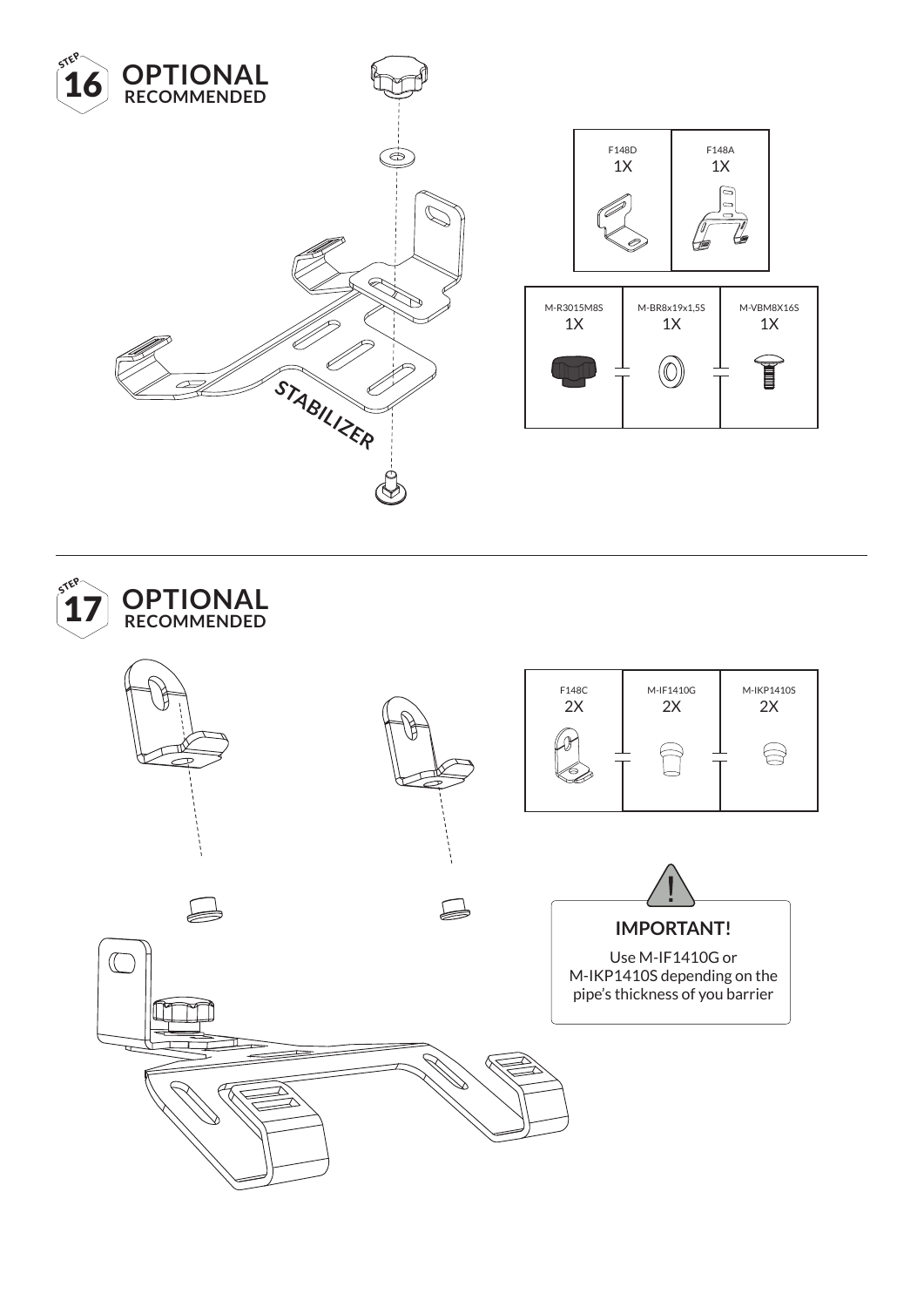![](_page_14_Picture_0.jpeg)

![](_page_14_Picture_1.jpeg)